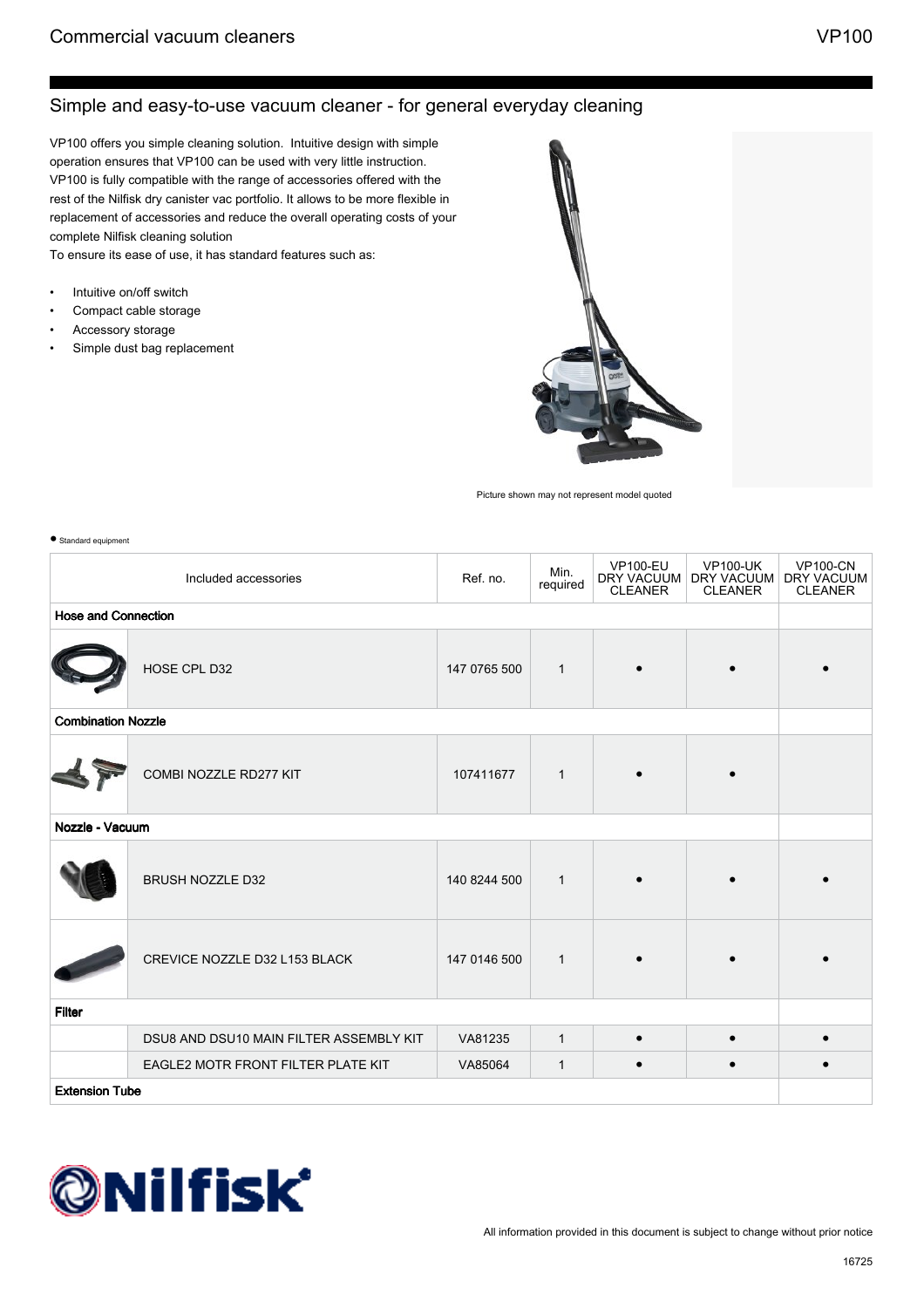## Simple and easy-to-use vacuum cleaner - for general everyday cleaning

|                                     | Included accessories                                                                        | Ref. no.     | Min.<br>required                                | <b>VP100-EU</b><br><b>DRY VACUUM</b><br><b>CLEANER</b> | <b>VP100-UK</b><br>DRY VACUUM<br><b>CLEANER</b> | <b>VP100-CN</b><br>DRY VACUUM<br><b>CLEANER</b> |
|-------------------------------------|---------------------------------------------------------------------------------------------|--------------|-------------------------------------------------|--------------------------------------------------------|-------------------------------------------------|-------------------------------------------------|
|                                     | <b>EXTENSION TUBE STEEL D32</b>                                                             | 140 8246 040 | $\mathbf{1}$                                    |                                                        |                                                 |                                                 |
| Model                               |                                                                                             |              | VP100-EU DRY<br><b>VACUUM</b><br><b>CLEANER</b> |                                                        | VP100-UK DRY<br><b>VACUUM</b><br><b>CLEANER</b> | VP100-CN DRY<br><b>VACUUM</b><br><b>CLEANER</b> |
| Ref. no.                            |                                                                                             |              | 50000470                                        |                                                        | 50000471                                        | 50000472                                        |
| <b>PRODUCT FEATURES</b>             |                                                                                             |              |                                                 |                                                        |                                                 |                                                 |
| Dust bag 1 pcs.                     |                                                                                             |              | $\bullet$                                       |                                                        |                                                 |                                                 |
| Storage of accessories              |                                                                                             |              |                                                 |                                                        |                                                 |                                                 |
| Cable storage                       |                                                                                             |              |                                                 |                                                        |                                                 |                                                 |
| <b>Technical specifications</b>     |                                                                                             |              | VP100-EU DRY<br><b>VACUUM</b><br><b>CLEANER</b> |                                                        | VP100-UK DRY<br><b>VACUUM</b><br><b>CLEANER</b> | VP100-CN DRY<br><b>VACUUM</b><br><b>CLEANER</b> |
| Voltage (V)                         |                                                                                             |              | 220-240                                         |                                                        | 220-240                                         | 220                                             |
| Frequency (Hz)                      |                                                                                             |              | 50-60                                           |                                                        | 50-60                                           | 50                                              |
| IP protection class                 |                                                                                             |              | <b>IP20</b>                                     |                                                        | <b>IP20</b>                                     | <b>IP20</b>                                     |
| Rated power (W)                     |                                                                                             |              | 880                                             |                                                        | 880                                             | 1000                                            |
| Suction power end of tube (W)       |                                                                                             |              | 192                                             |                                                        | 192                                             | 205                                             |
| Airflow (I/sec.)                    |                                                                                             |              | 30                                              |                                                        | 30                                              | 32                                              |
|                                     | Sound pressure level dB(A) IEC/EN 60335-2-69                                                |              | 62.5                                            |                                                        | 62.5                                            |                                                 |
| Cable length (m)                    |                                                                                             |              | 8                                               |                                                        | 8                                               | 8                                               |
| Dust bag capacity (I)               |                                                                                             |              | 10                                              |                                                        | 10                                              | 10                                              |
| Main filter area (cm <sup>2</sup> ) |                                                                                             |              | 1100                                            |                                                        | 1100                                            | 1100                                            |
| Number of filters                   |                                                                                             |              | $\overline{4}$                                  |                                                        | 4                                               | $\overline{4}$                                  |
| Length x width x height (mm)        |                                                                                             |              | 340x320x340                                     |                                                        | 340x320x340                                     | 340x320x340                                     |
| Weight (kg)                         |                                                                                             |              | 5.2                                             |                                                        | 5.2                                             | 5.2                                             |
|                                     | $\bullet$ Standard equipment, $\circ$ Supplementary accessories, $\Box$ Mountable equipment |              |                                                 |                                                        |                                                 |                                                 |

|                            | Accessories  | Ref. no.     | Min.<br>required | <b>VP100-EU</b><br>DRY VACUUM<br><b>CLEANER</b> | <b>VP100-UK</b><br>DRY VACUUM  <br><b>CLEANER</b> | <b>VP100-CN</b><br>DRY VACUUM<br><b>CLEANER</b> |
|----------------------------|--------------|--------------|------------------|-------------------------------------------------|---------------------------------------------------|-------------------------------------------------|
| <b>Hose and Connection</b> |              |              |                  |                                                 |                                                   |                                                 |
|                            | HOSE CPL D32 | 147 0765 500 |                  |                                                 | $\bullet$                                         |                                                 |
| <b>Extension Tube</b>      |              |              |                  |                                                 |                                                   |                                                 |